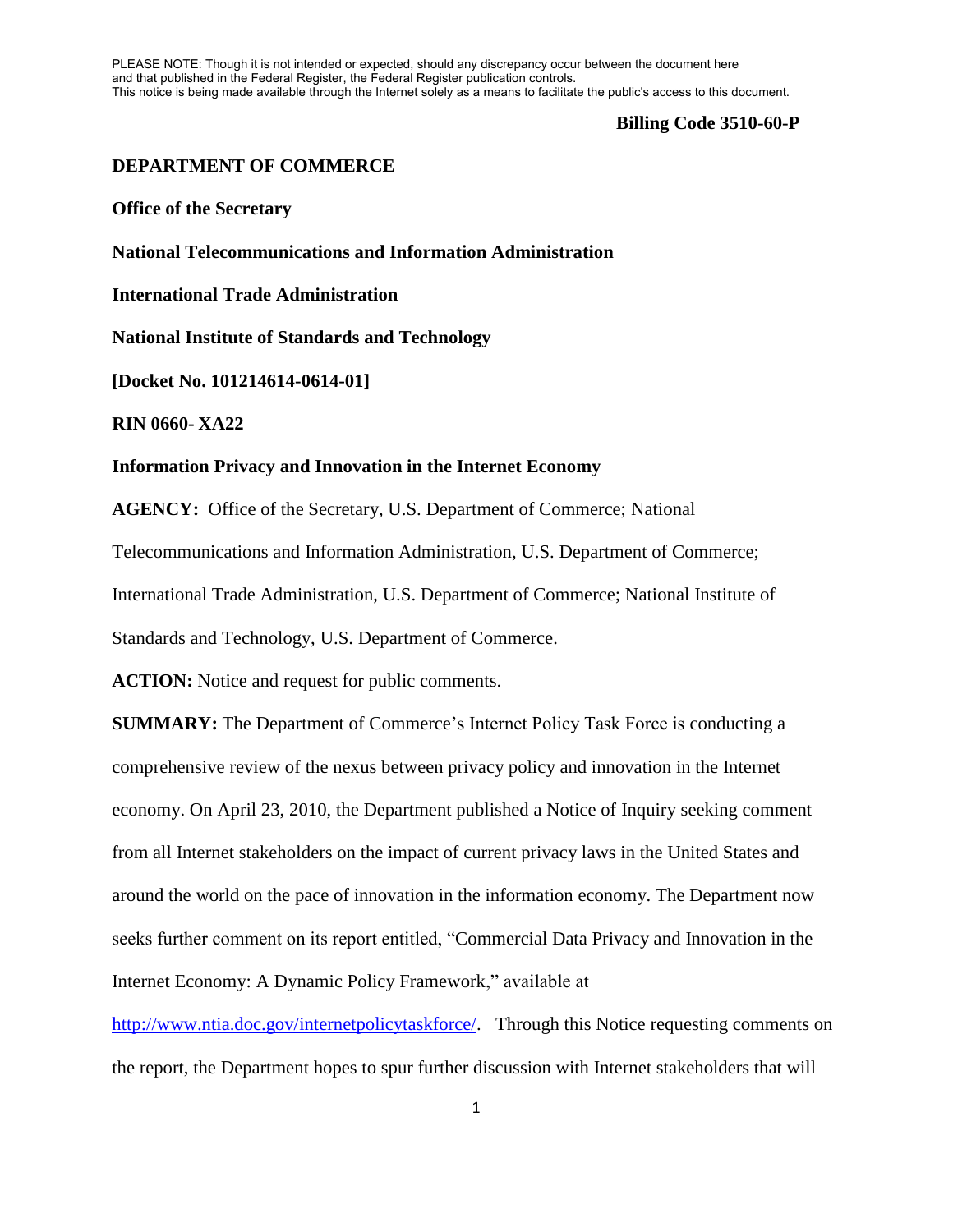lead to the development of a series of Administration positions that will help develop an action plan in this important area.

**DATES:** Comments are due on or before January 28, 2011.

**ADDRESSES:** Written comments may be submitted by mail to the National Telecommunications and Information Administration, U.S. Department of Commerce, 1401 Constitution Avenue, N.W., Room 4725, Washington, DC 20230. Submissions may be in any of the following formats: HTML, ASCII, Word, rtf, or pdf. Online submissions in electronic form may be sent to **privacynoi2010@ntia.doc.gov**. Paper submissions should include a three and one-half inch computer diskette or compact disc (CD). Diskettes or CDs should be labeled with the name and organizational affiliation of the filer and the name of the word processing program used to create the document. Comments will be posted at

http://www.ntia.doc.gov/internetpolicytaskforce/.

**FOR FURTHER INFORMATION CONTACT:** For questions about this Notice contact: Aaron Burstein, Office of Policy Analysis and Development, National Telecommunications and Information Administration, U.S. Department of Commerce, 1401 Constitution Avenue, N.W., Room 4725, Washington, DC 20230; telephone (202) 482-1880; email [aburstein@ntia.doc.gov](mailto:aburstein@ntia.doc.gov); or Manu Bhardwaj, Office of Policy Analysis and Development, National Telecommunications and Information Administration, U.S. Department of Commerce, 1401 Constitution Avenue, N.W., Washington, DC 20230; telephone (202) 482-4985; email [mbhardwaj@ntia.doc.gov.](mailto:mbhardwaj@ntia.doc.gov) Please direct media inquires to NTIA's Office of Public Affairs at (202) 482-7002.

### **SUPPLEMENTARY INFORMATION:**

Recognizing the vital importance of the Internet to U.S. innovation, prosperity, education, and political and cultural life, the Department has made it a top priority to ensure that the Internet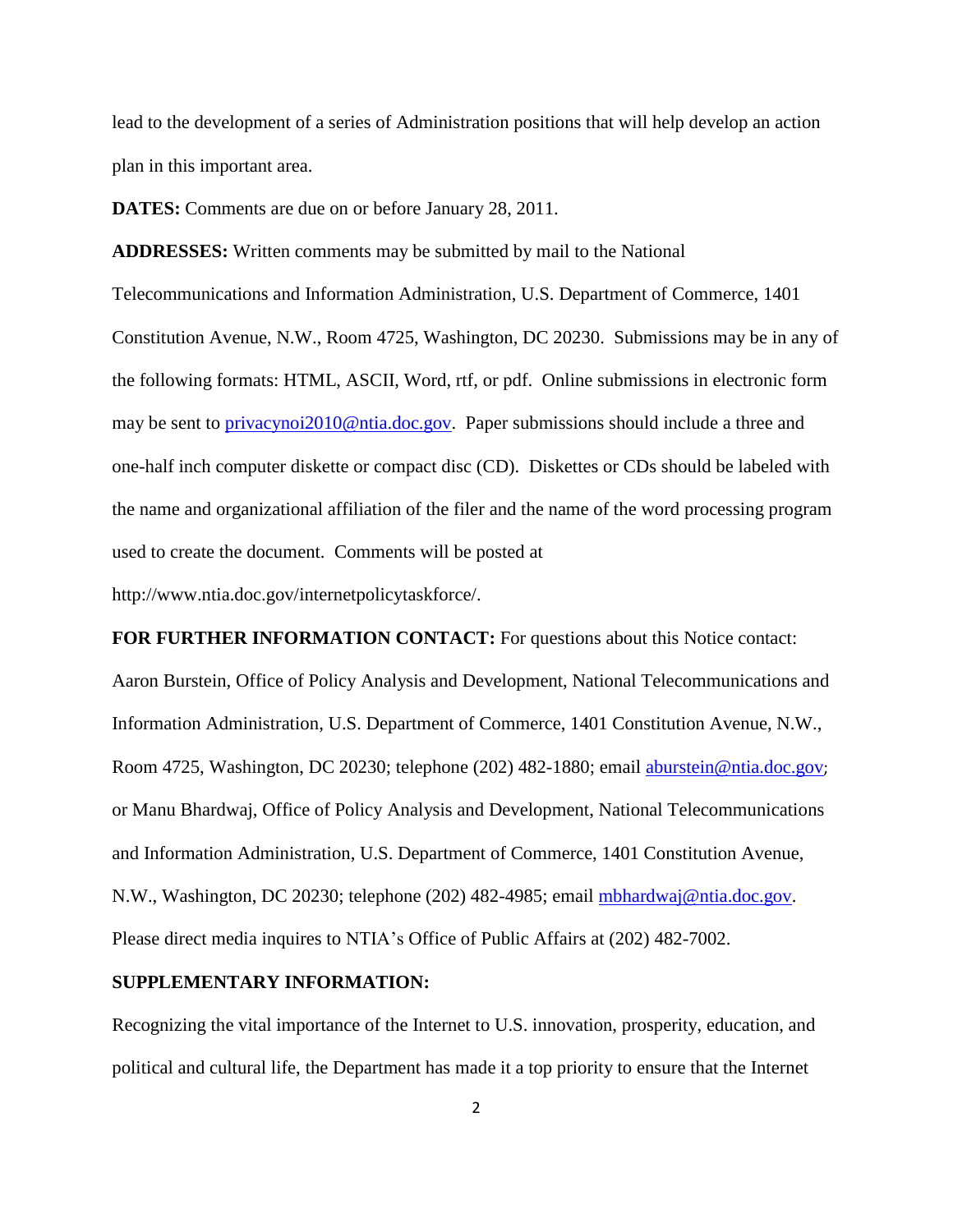remains open for innovation. The Department established the Internet Policy Task Force to identify leading public policy and operational challenges in the Internet environment. The Task Force leverages expertise across many bureaus, including those responsible for domestic and international information and communications technology policy, international trade, cyber security standards and best practices, intellectual property, business advocacy and export control.

Moreover, the Obama Administration has launched an initiative to develop an interagency policy structure for commercial data privacy issues. The Commerce Department's General Counsel Cameron Kerry and the Justice Department's Assistant Attorney General for the Office of Legal Policy Christopher H. Schroeder chair a recently launched subcommittee of the National Science and Technology Council that the White House has chartered to work on Privacy and Internet Policy issues. Through that vehicle, the Administration is engaging agencies throughout the U.S. Government in a conversation on commercial data privacy to ensure that the Administration speaks with one voice and takes advantage of its many areas of expertise to promote the development of strategic and comprehensive Internet privacy policies. **Background:** The Department has launched the Privacy and Innovation Initiative to identify policies that will enhance: 1) the clarity, transparency, scalability and flexibility needed to foster innovation in the information economy; and 2) the public confidence necessary for full citizen participation with the Internet. On April 23, 2010, the Department published a Notice of Inquiry seeking public comment from all Internet stakeholders, including the commercial, academic and civil society sectors, on the impact of current privacy laws in the United States and around the world on the pace of innovation in the information economy.<sup>1</sup> Through that Notice of Inquiry,

 $\overline{\phantom{a}}$ 

<sup>&</sup>lt;sup>1</sup> Notice of Inquiry, Information Privacy and Innovation in the Internet Economy, 75 Fed. Reg. 21226 (Apr. 23, 2010), available at http://www.ntia.doc.gov/frnotices/2010/FR\_PrivacyNOI\_04232010.pdf. Comments received in response to this Notice of Inquiry are posted at http://www.ntia.doc.gov/comments/100402174-0175-01/.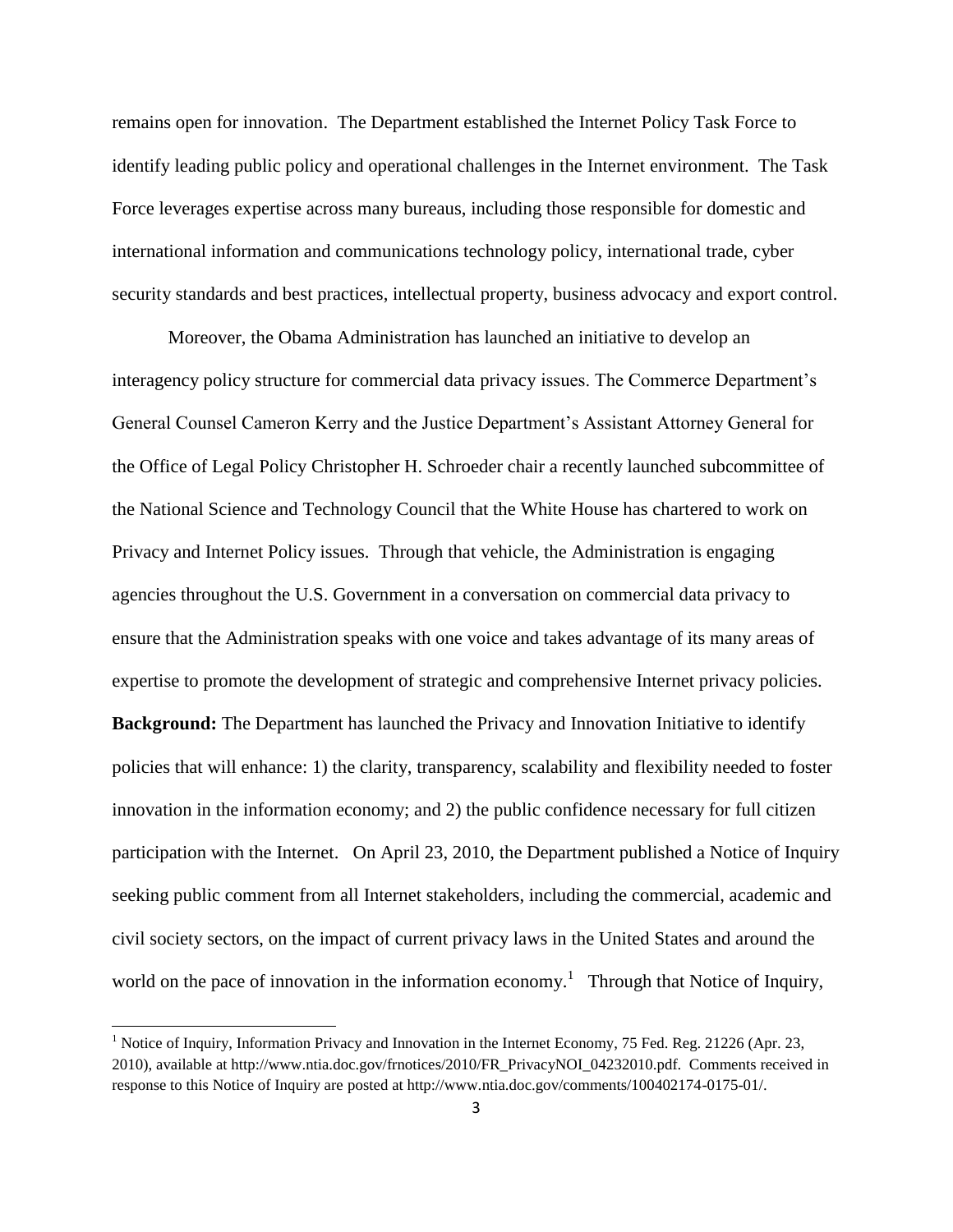the Department sought to understand whether current privacy laws serve consumer interests and fundamental democratic values. The Department also held a symposium on May 7, 2010, to discuss stakeholder views and to facilitate further public discussion on privacy policy in the United States.<sup>2</sup>

The Department has now prepared a report, entitled "Commercial Data Privacy and Innovation in the Internet Economy: A Dynamic Policy Framework," as a vehicle to spur further discussion with Internet stakeholders on this important area of policy development.<sup>3</sup>

## **REQUEST FOR COMMENT:**

l

This Notice seeks input on the report. The questions below, which also appear in Appendix A of the report, are intended to assist in identifying issues. They should not be construed as a limitation on comments that parties may submit. Comments that contain references, studies, research and other empirical data that are not widely published should include copies of the referenced materials with the submitted comments.

1) Should baseline commercial data privacy principles, such as comprehensive FIPPs, be enacted by statute or other means, to address how current privacy law is enforced?

2) How should baseline privacy principles be enforced? Should they be enforced by nongovernmental entities in addition to being the basis for FTC enforcement actions? 3) As policymakers consider baseline commercial data privacy legislation, should they seek to

grant the FTC the authority to issue more detailed rule? What criteria are useful for deciding

 $2$  The Public Meeting Notice, 75 Fed. Reg. 19942 (Apr. 16, 2010), and the meeting agenda are available at [http://www.ntia.doc.gov/internetpolicytaskforce/.](http://www.ntia.doc.gov/internetpolicytaskforce/)

<sup>&</sup>lt;sup>3</sup> The report is available a[t http://www.ntia.doc.gov/internetpolicytaskforce/.](http://www.ntia.doc.gov/internetpolicytaskforce/)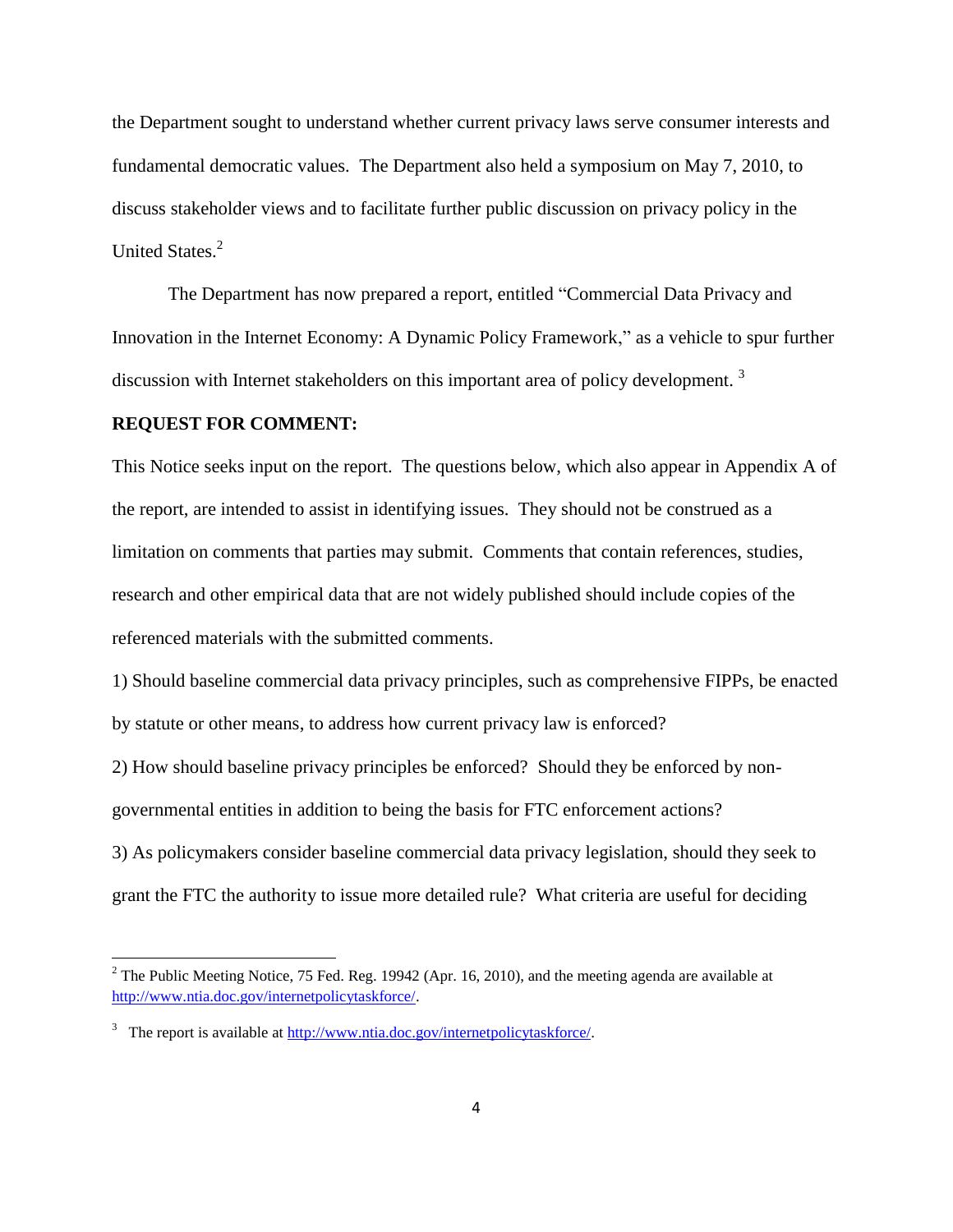which FIPPs require further specification through rulemaking under the Administrative Procedure Act?

4) Should baseline commercial data privacy legislation include a private right of action?

5) What is the best way of promoting transparency so as to promote informed choices? The Task Force is especially interested in comments that address the benefits and drawbacks of legislative, regulatory, and voluntary private sector approaches to promoting transparency.

6) What incentives could be provided to encourage the development and adoption of practical mechanisms to protect consumer privacy, such as PIAs, to bring about clearer descriptions of an organization's data collection, use, and disclosure practices?

7) What are the elements of a meaningful PIA in the commercial context? Who should define these elements?

8) What processes and information would be useful to assess whether PIAs are effective in helping companies to identify, evaluate, and address commercial data privacy issues?

9) Should there be a requirement to publish PIAs in a standardized and/or machine-readable format?

10) What are consumers' and companies' experiences with systems that display information about companies' privacy practices in contexts other than privacy policies?

11) What are the relative advantages and disadvantages of different transparency-enhancing techniques in an online world that typically involves data from multiple sources being presented through a single user interface?

12) Do these (dis)advantages change when one considers the increasing use of devices with more limited user interface options?

5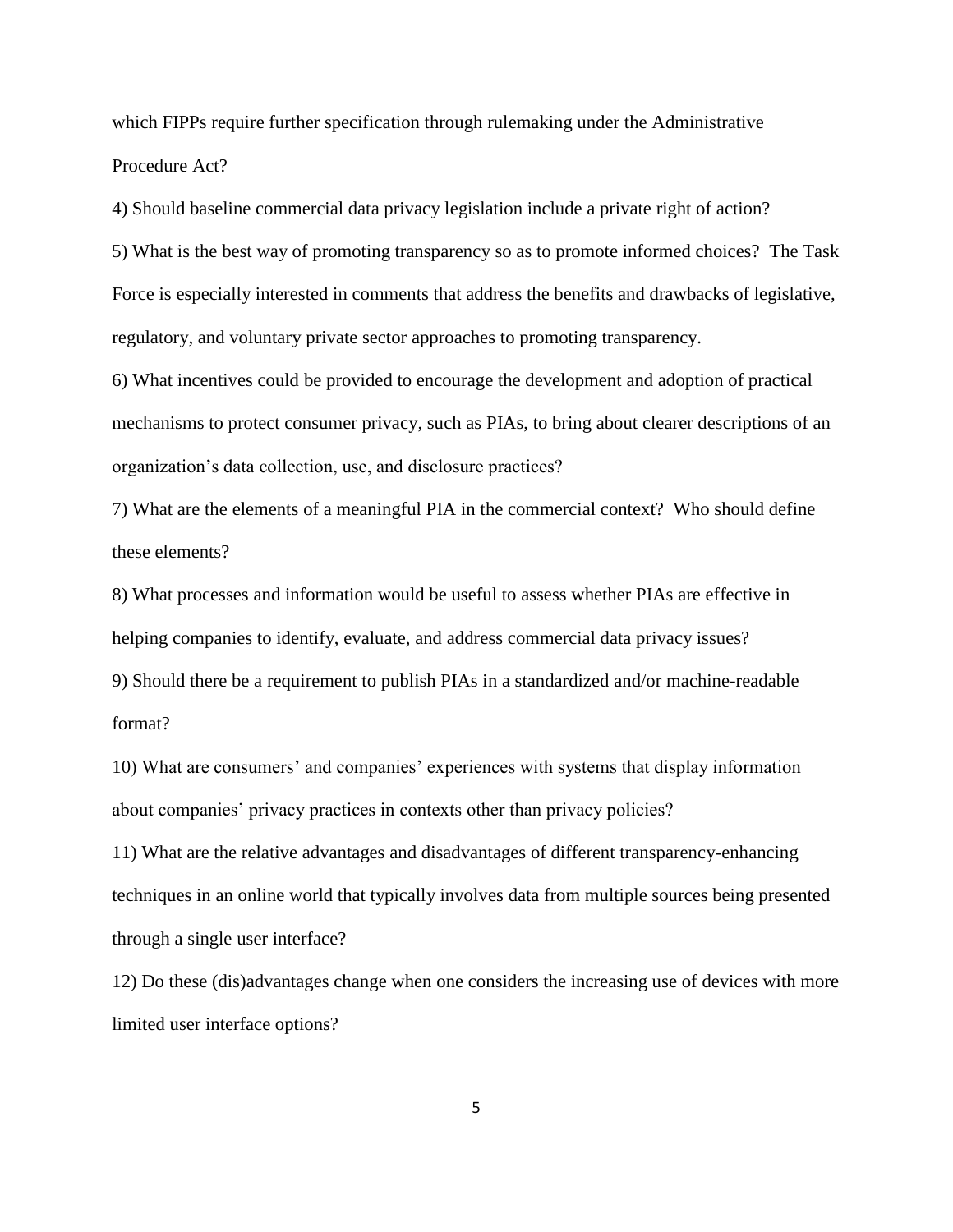13) Are purpose specifications a necessary or important method for protecting commercial privacy?

14) Currently, how common are purpose specification clauses in commercial privacy policies?

15) Do industry best practices concerning purpose specification and use limitations exist? If not, how could their development be encouraged?

16) What incentives could be provided to encourage companies to state clear, specific purposes for using personal information?

17) How should purpose specifications be implemented and enforced?

18) How can purpose specifications and use limitations be changed to meet changing circumstances?

19) Who should be responsible for demonstrating that a private sector organization's data use is consistent with its obligations? What steps should be taken if inconsistencies are found? 20) Are technologies available to allow consumers to verify that their personal information is used in ways that are consistent with their expectations?

21) Are technologies available to help companies monitor their data use, to support internal accountability mechanisms?

22) How should performance against stated policies and practices be assessed?

23) What incentives could be provided to encourage companies to adopt technologies that would facilitate audits of information use against the company's stated purposes and use limitations? 24) Should the FTC be given rulemaking authority triggered by failure of a multi-stakeholder process to produce a voluntary enforceable code within a specified time period? 25) How can the Commerce Department best encourage the discussion and development of technologies such as "Do Not Track"?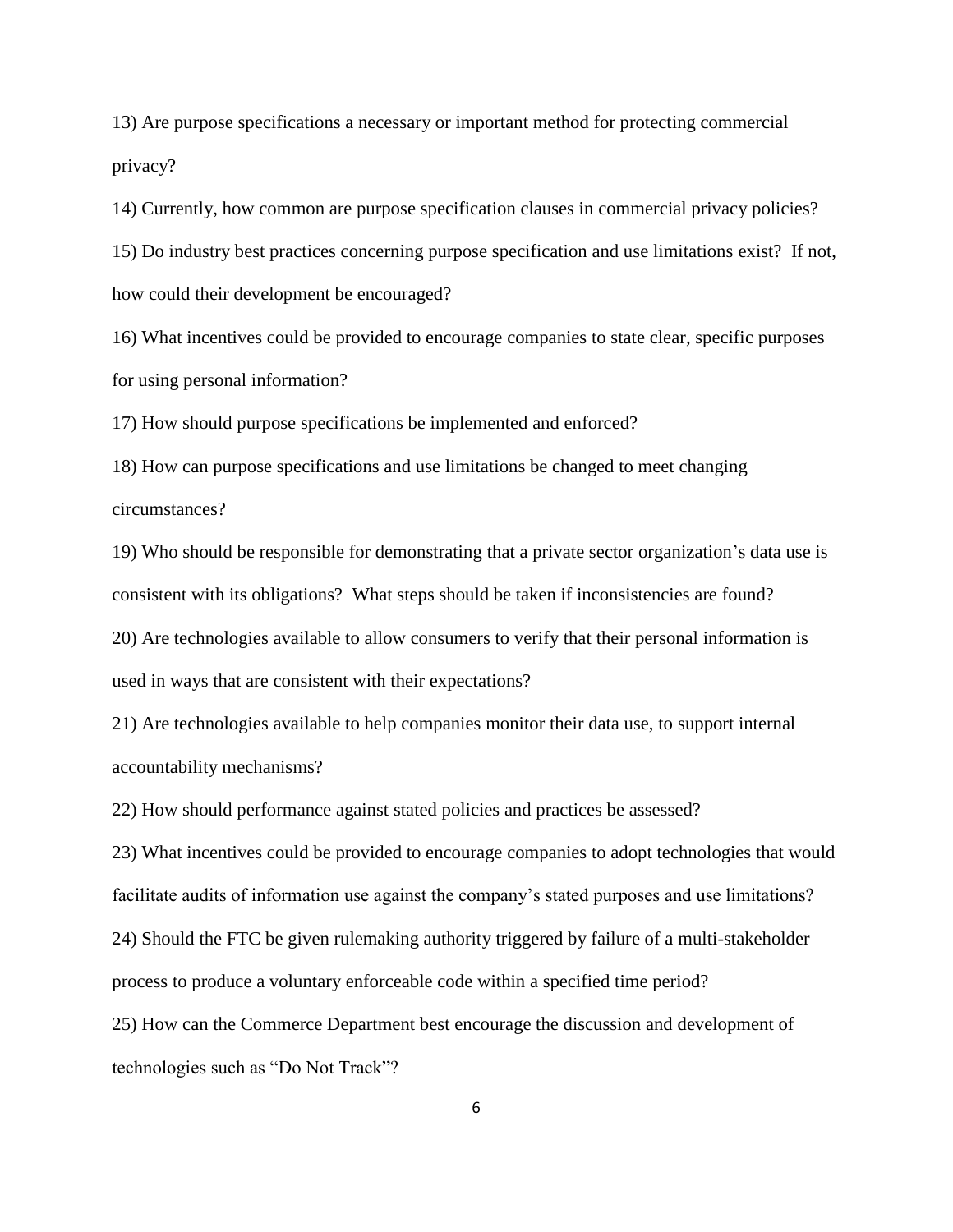26) Under what circumstances should the PPO recommend to the Administration that new policies are needed to address failure by a multi-stakeholder process to produce an approved code of conduct?

27) How can cooperation be fostered between the National Association of Attorneys General, or similar entities, and the PPO?

28) Do FIPPs require further regulatory elaboration to enforce, or are they sufficient on their own?

29) What should be the scope of FTC rulemaking authority?

30) Should FIPPs be considered an independent basis for FTC enforcement, or should FTC privacy investigations still be conducted under Federal Trade Commission Act Section 5 "unfair and deceptive" jurisdiction, buttressed by the explicit articulation of the FIPPs?

31) Should non-governmental entities supplement FTC enforcement of voluntary codes?

32) At what point in the development and of a voluntary, enforceable code of conduct should the FTC review it for approval? Potential options include providing an ex ante "seal of approval," delaying approval until the code is in use for a specific amount of time, and delaying approval until enforcement action is taken against the code.

33) What steps or conditions are necessary to make a company's commitment to follow a code of conduct enforceable?

34) What factors should breach notification be predicated upon (e.g., a risk assessment of the potential harm from the breach, a specific threshold such as number of records, etc.)? 35) Are there lessons from sector-specific privacy laws—their development, their contents, or their enforcement—that could inform U.S. commercial data privacy policy?

7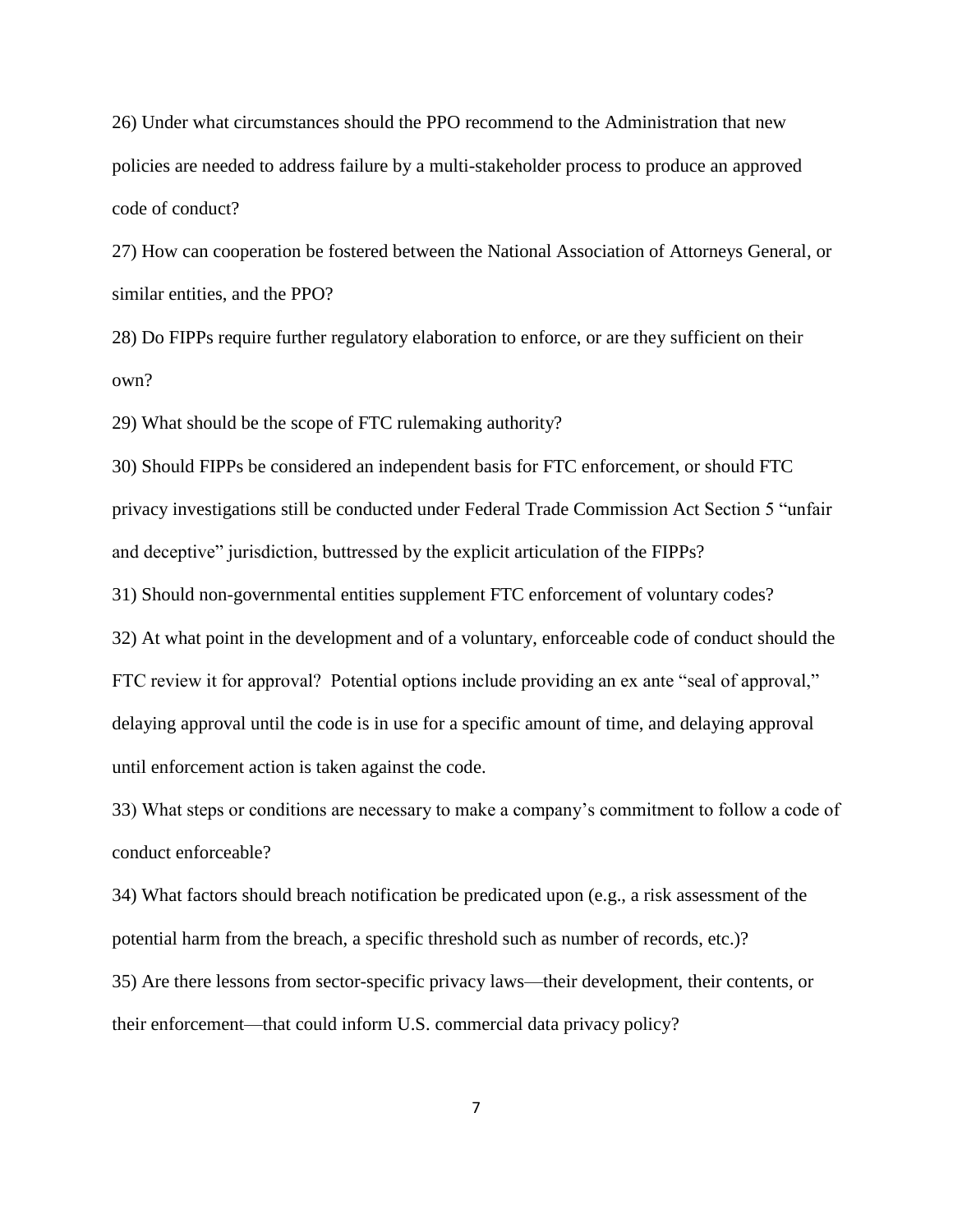36) Should a preemption provision of national FIPPs-based commercial data privacy policy be narrowly tailored to apply to specific practices or subject matter, leaving states free to regulate emerging technologies? Or should national policy, in the case of legislation, contain a broad preemption provision?

37) How could a preemption provision ensure that federal law is no less protective than any existing state laws? What are useful criteria for comparatively assessing how protective different laws are?

38) To what extent should state Attorneys General be empowered to enforce national commercial data privacy legislation?

39) Should national FIPPs-based commercial data privacy legislation preempt state unfair and deceptive trade practices laws?

40) The Task Force seeks case studies and statistics that provide evidence of concern— or comments explaining why concerns are unwarranted—about cloud computing data privacy and security in the commercial context. We also seek data that links any such concerns to decisions to adopt, or refrain from adopting, cloud computing services.

41) The Task Force also seeks input on whether the current legal protections for transactional information and location information raise questions about what commercial data privacy expectations are reasonable and whether additional protections should be mandated by law. The Task Force also invites comments that discuss whether privacy protections for access to location information need clarification in order to facilitate the development, deployment and widespread adoption of new location-based services.

8